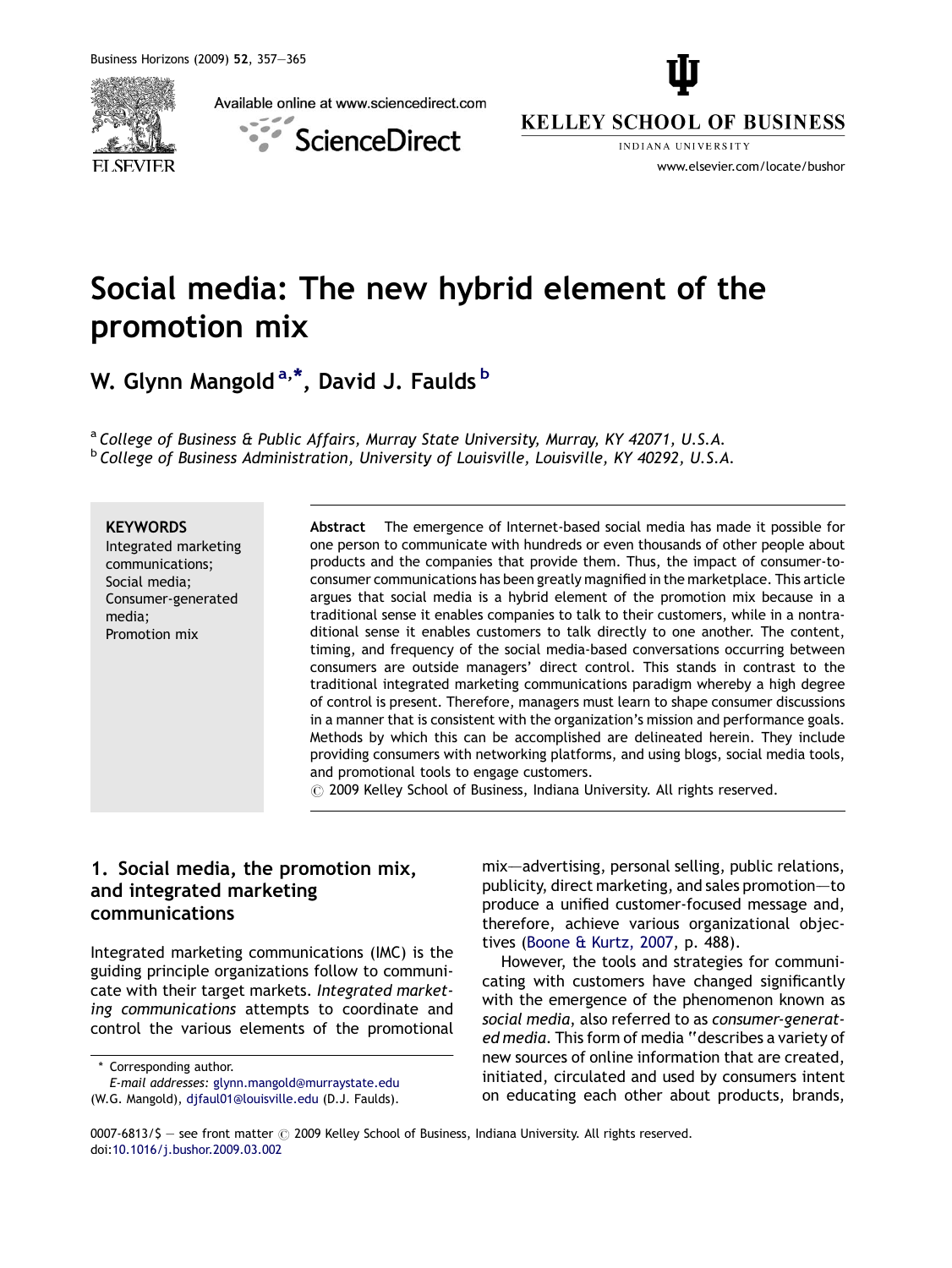services, personalities, and issues'' [\(Blackshaw &](#page--1-0) [Nazzaro, 2004](#page--1-0), p. 2).

Social media encompasses a wide range of online, word-of-mouth forums including blogs, companysponsored discussion boards and chat rooms, consumer-to-consumer e-mail, consumer product or service ratings websites and forums, Internet discussion boards and forums, moblogs (sites containing digital audio, images, movies, or photographs), and social networking websites, to name a few. As illustrated by Table 1, social media outlets are numerous and varied.

The 21<sup>st</sup> century is witnessing an explosion of Internet-based messages transmitted through these media. They have become a major factor in influencing various aspects of consumer behavior including awareness, information acquisition, opinions, attitudes, purchase behavior, and post-purchase communication and evaluation. Unfortunately, the popular business press and academic literature offers marketing managers very little guidance for incorporating social media into their IMC strategies.

|  |  | Table 1. Examples of social media |
|--|--|-----------------------------------|
|--|--|-----------------------------------|

- Social networking sites (MySpace, Facebook, Faceparty)
- **Creativity works sharing sites:**
- Video sharing sites (YouTube)
- Photo sharing sites (Flickr)
- Music sharing sites (Jamendo.com)
- $\circ$  Content sharing combined with assistance (Piczo.com)
- General intellectual property sharing sites (Creative Commons)
- · User-sponsored blogs (The Unofficial Apple Weblog, Cnet.com)
- Company-sponsored websites/blogs (Apple.com, P&G's Vocalpoint)
- Company-sponsored cause/help sites (Dove's Campaign for Real Beauty, click2quit.com)
- Invitation-only social networks (ASmallWorld.net)
- Business networking sites (LinkedIn)
- · Collaborative websites (Wikipedia)
- · Virtual worlds (Second Life)
- Commerce communities (eBay, Amazon.com, Craig's List, iStockphoto, Threadless.com)
- Podcasts (''For Immediate Release: The Hobson and Holtz Report'')
- · News delivery sites (Current TV)
- · Educational materials sharing (MIT OpenCourseWare, MERLOT)
- Open Source Software communities (Mozilla's spreadfirefox.com, Linux.org)
- Social bookmarking sites allowing users to recommend online news stories, music, videos, etc. (Digg, del.icio.us, Newsvine, Mixx it, Reddit)

Therefore, many managers lack a full appreciation for social media's role in the company's promotional efforts. Even though social media is magnifying the impact consumer-to-consumer conversations have in the marketplace, methods for shaping those conversations have not yet been articulated.

The purpose of this article is threefold. First, we propose that social media be considered a hybrid component of the promotional mix and therefore be incorporated as an integral part of the organization's IMC strategy. The second purpose of the article is to compare and contrast the traditional communications paradigm that relied on the established promotional mix, elements which were developed and refined over the past 100 years, with the new communications paradigm which incorporates social media. Finally, we discuss methods by which marketing managers can shape the consumerto-consumer conversations which are now driving the marketplace to a greater extent than ever before.

### 2. Social media's hybrid role in the promotion mix

It has long been acknowledged in marketing management circles that successful IMC strategies clearly reflect the values articulated in an organization's mission statement and contribute to the fulfillment of the organization's performance goals. To accomplish these objectives, the elements of the promotion mix are carefully coordinated so the information transmitted to the marketplace through these elements consistently communicates a unified message that broadly reflects the organization's fundamental values.

For example, the promotional efforts conducted by Procter and Gamble (P&G) or General Electric (GE) illustrate the underlying values of these organizations as articulated in their respective mission statements and statements of strategic principles [\(General Electric, 2008; Procter and Gamble, 2008](#page--1-0)). When these two organizations entered the social media arena, they carefully crafted their communications with the marketplace to consistently reflect their organizational values. By doing so, both organizations acknowledged the importance of incorporating social media into their IMC strategies and promotional efforts.

GE and P&G's use of social media demonstrates that this media has two interrelated promotional roles in the marketplace. First, social media enables companies to talk to their customers, and second, it enables customers to talk to one another. Social media also enables customers to talk to companies;